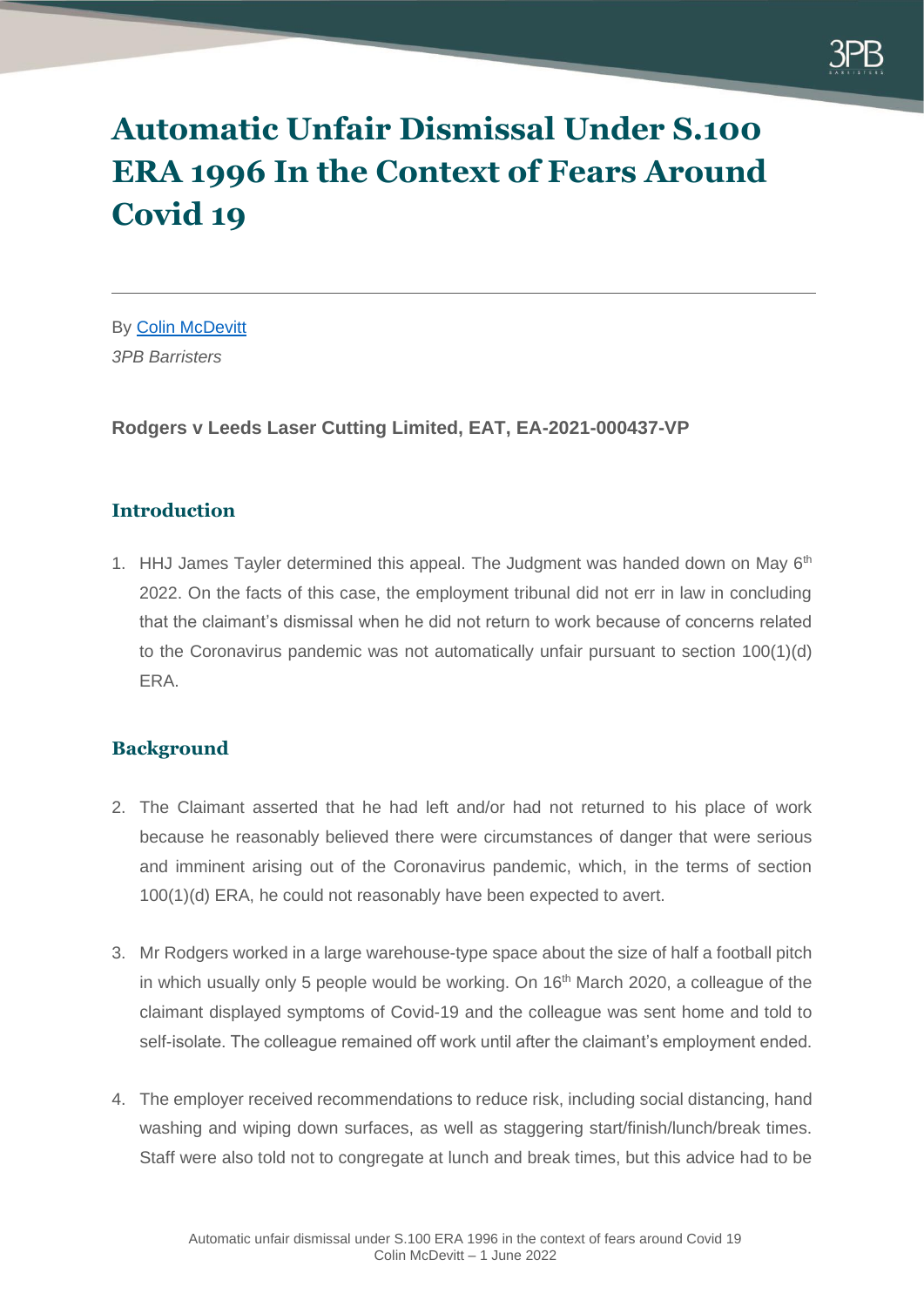

reiterated, as it would be ignored. The Tribunal found that there was partial adherence to the recommendations.

- 5. Masks were available for employees. The employment tribunal held that the claimant, whose evidence the employment tribunal found vague on this point, had not asked for one.
- 6. There came a point when Mr Rodgers self-isolated. During his period of self-isolation, Mr Rodgers sent a text to his employer stating,

*"unfortunately I have no alternative but to stay off work until the lockdown has eased. I have a child of high risk as he has siclecell (sic) & would be extremely poorly if he got the virus & also a 7 month old baby that we don't know if he has any underlying health problems yet"*

- 7. While still self-isolating, Mr Rodgers drove a friend to hospital, to have a broken leg treated.
- 8. The Claimant did not return to work. Towards the end of April 2020, he sent a text to the Respondent stating,

*"just been told iv been sacked for self isolating, could you please send it to me in writing or by email…with an explanation of why my employment ended with the date it ended. i also need my p45 sending out as soon as possible".*

- 9. On the same day, the Respondent sent the Claimant a P45. The employment tribunal did not make a finding of fact about the reason why the respondent sent the P45 to the claimant, and so there was no specific finding of fact about the respondent's reason for dismissing the claimant.
- 10. The Claimant gave evidence that he had not left home for 9 months. He told the Tribunal he had spent a period of time working in a pub during the pandemic, where safety measures were in place.

# **The Law**

11. Section 100 of the Employment Rights Act 1996 states,

*"100.— Health and safety cases.*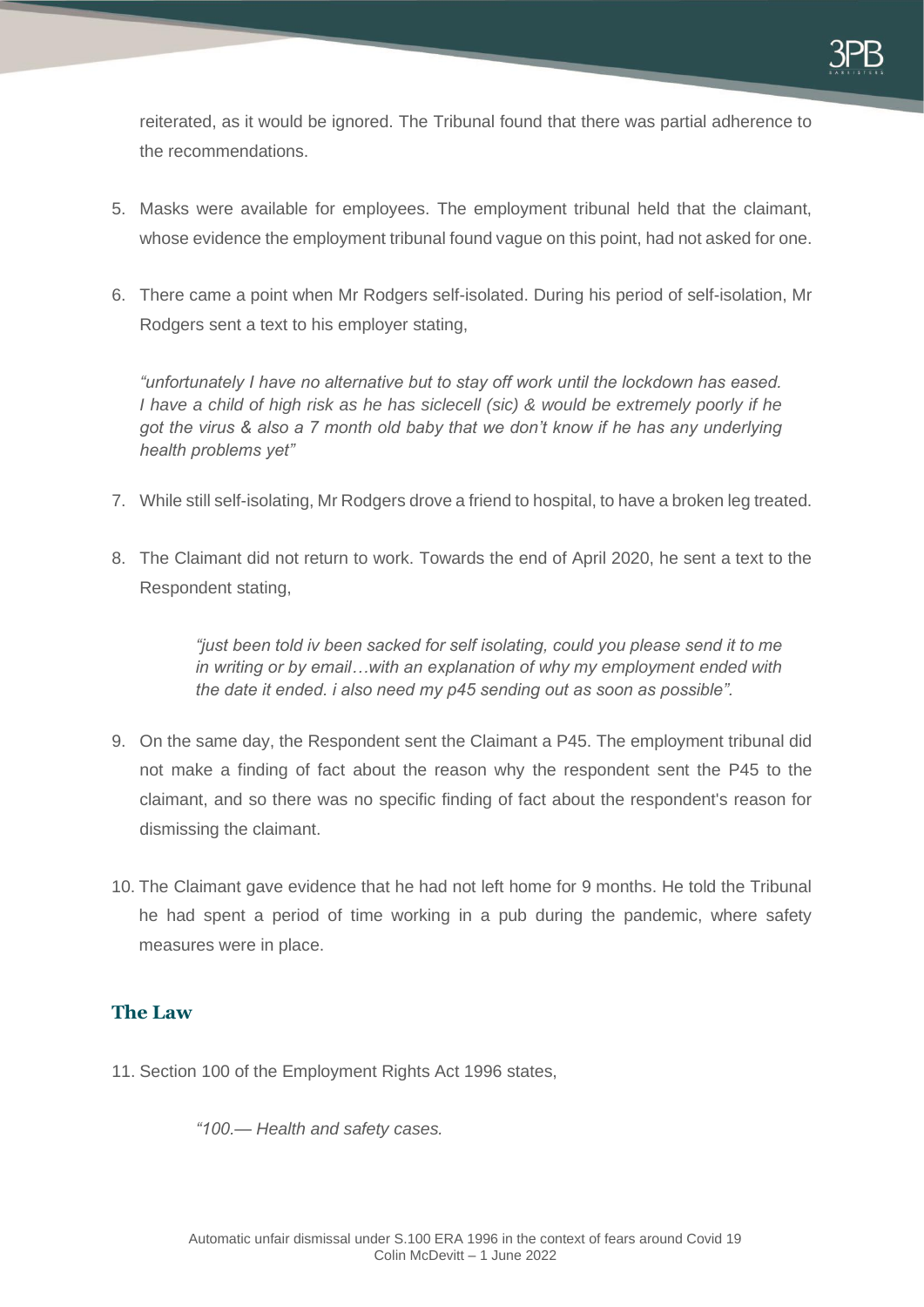*(1) An employee who is dismissed shall be regarded for the purposes of this Part as unfairly dismissed if the reason (or, if more than one, the principal reason) for the dismissal is that— …*

*(d) in circumstances of danger which the employee reasonably believed to be serious and imminent and which he could not reasonably have been expected to avert, he left (or proposed to leave) or (while the danger persisted) refused to return to his place of work or any dangerous part of his place of work …"*

# **The Decision of the Employment Tribunal**

- 12. The Employment Tribunal accepted that the claimant had significant concerns about the Covid-19 pandemic to the extent that he did not leave the house in 9 months because he felt that nowhere was safer than his home. However, the Judge found it difficult to reconcile that view with the fact that the Claimant chose to transport his friend to hospital despite being advised to self-isolate. The Judge also accepted that the Claimant had concerns for his family and it noted that he had a young baby and a child with sickle-cell anaemia living with him in March 2020, when there was huge uncertainty about how different, younger groups in society might be affected by the virus.
- 13. Having considered all the circumstances including the claimant's knowledge and the facilities and advice available to him at work at the time, and also having considered the Claimant's decision to drive his friend to hospital in the circumstances described, The Judge did not find that the claimant believed there were circumstances of serious and imminent danger within the workplace, but that the Claimant considered there were circumstances of serious and imminent danger all around saying,

*"In my judgment, whilst conditions pertaining to Covid-19 could potentially amount to circumstances of serious and imminent danger in principle, I do not consider that they did so in this case. I do not consider that the claimant reasonably believed that the circumstances were of serious and imminent danger, for the reasons set out above. … [T]he claimant's decision to stay off work was not directly linked to his working conditions I find that this is not a case where the claimant refused to return to his place of work, or any*  dangerous part of his place of work due to the conditions in that environment; *he refused to return to his place of work until the national lockdown was over. I cannot conclude that the decision to absent himself, regardless of what the situation might be at the workplace, until a national change was made, can lie at the door of the respondent."*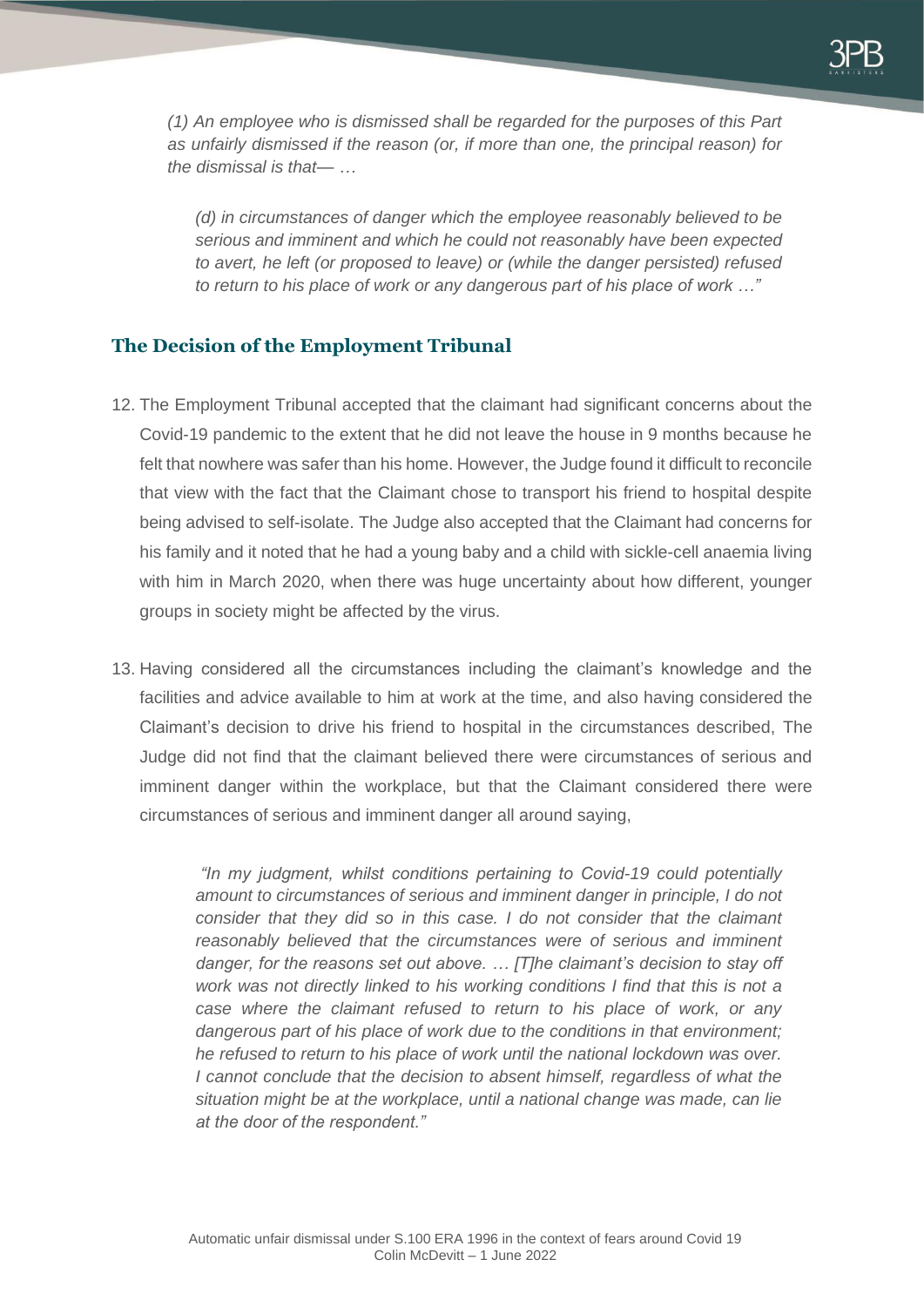

# **The EAT**

14. HHJ Tayler rehearsed the key factual parts of the Tribunal's judgment before stating, at paragraph 44,

> *" … the fact that the claimant had genuine concerns about the Coronavirus pandemic, and particularly about the safety of his children, did not mean that he necessarily had a genuine belief that there were serious and imminent circumstances of danger, either at work or elsewhere, that prevented him from returning to work."*

- 15. HHJ Tayler then set out 9 findings that the Employment Tribunal had made that were contrary to the Claimant's contention that he believed that there were serious and imminent circumstances of danger both at work and in other places outside his home, that prevented him returning to work:
	- *1. The workplace was large and few people worked in it*

*2. The claimant had remained at work from the date of the announcement of the lockdown on 24 March 2020 until he left at his normal time on 27 March 2020*

*3. The claimant could generally maintain social distance at work*

*4. The employment tribunal rejected the claimant's contention that he was forced to go out on deliveries*

- *5. The claimant had not asked for a mask*
- *6. Masks were available*

*7. The claimant did not say that he would not be returning when he left [work]*

*8. The claimant drove [his friend] to hospital while he was meant to be self isolating*

*9. The claimant worked in a pub during the lockdown*

16. The judgment of the EAT was that the ET had legitimately concluded that the claimant did not hold a reasonable belief that there were serious and imminent circumstances of danger that prevented him from returning to work. The Tribunal had concluded that the claimant considered that his workplace constituted no greater a risk than there was at large.